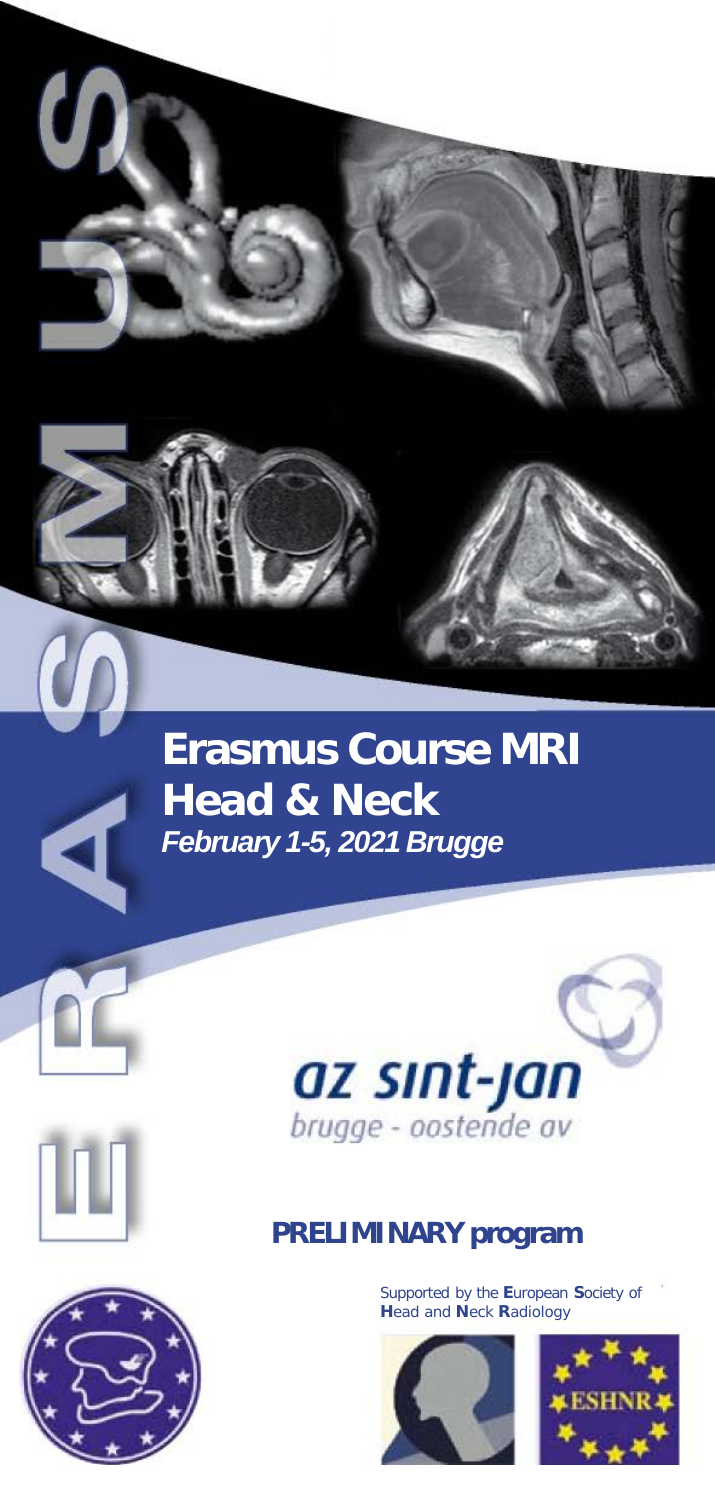**MODULE AND PROGRAMME CO-ORDINATORS**  J.W. Casselman (Bruges), A. Borges (Lisbon), A. Trojanowska (Lublin)

**LOCAL ORGANIZATION** J.W. Casselman (Bruges)

#### **MODULE CO-OPERATORS**

T. Beale (London) - M. Becker (Geneva) - A. Bernaerts (Antwerp) B. De Foer (Antwerp) - J. Delanote (Bruges) - M. de Win (Amsterdam) F. Dubrulle (Lille) - A. Ferreira (Leiden) – Gerevini (Milano) - P. Golofit (Szczecin) - C. Kenis (Heusden-Zolder) – R. Maroldi (Brescia) S. Qureshi (Manchester) – S. Robinson (Vienna) - N. Salamon (Ghent) B. Schuknecht (Zürich) – S. Vanden Bossche (Antwerp) - L. Van den Hauwe (Antwerp) V. Van Driessche (Ghent) - W. Van Es (Nieuwegein) - F. Veillon (Strasbourg) T. Yousry (London)

#### **LANGUAGE**

The course language is English

#### **LOCATION**

Congrescentrum Oud Sint Jan Mariastraat 38, B-8000 Brugge, Belgium

#### **REGISTRATION/ORGANIZATION:**

Contact Mrs. Valérie Schotte - Lotte Pyfferoen Department of Radiology – A.Z. Sint-Jan Brugge-Oostende AV Ruddershove 10, B-8000 Brugge, Belgium Tel: 32-50-452124 Fax: 32-50-452146 Email: [erasmuscourse2021@azsintjan.be](mailto:erasmuscourse2018@azsintjan.be) EMRI office: [www.emricourse.org](http://www.emricourse.org/)

#### **REGISTRATION FEE**

Certified radiologists/specialists: €850 (€950 after 30/10/2020) Residents (certified by head of department): €750 (€850 after 30/10/2020)

Includes: Syllabus, coffee-breaks, lunches, welcome evening and social evening

Please register by e-mail. The registration is completed by full payment of the fee. Please note that the number of participants is restricted (170 participants).

#### **PAYMENT INSTRUCTIONS**

European Union participants: European bank transfer. Participants from outside the European Union: International bank transfer.

"Erasmus Course 2021 Brugge" (any transfer costs paid by participant) Account number: 363-1985325-66 (ING Bank, Scheepsdalelaan 9, B-8000 Brugge) IBAN: BE07 3631 9853 2566 – SWIFT/BIC: BBRUBEBB **+ mention full name of participant**

**DEADLINE FOR REGISTRATION** January 14th 2021

#### Erasmus Verein - ZVR 034846925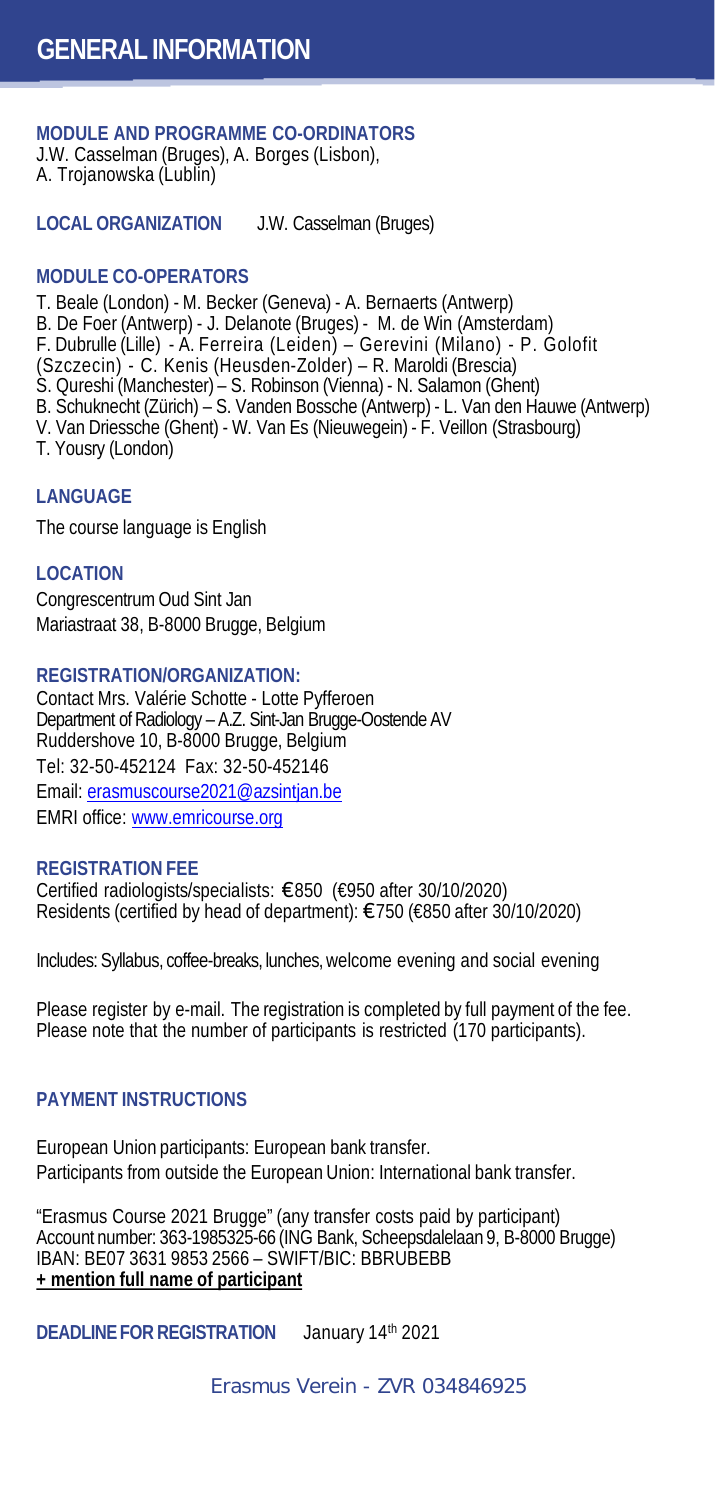## **E**rasmus **C**ourse on **M**agnetic **R**esonance **I**ma

#### **TRAVEL**

Brugge can be reached easily by train or car. A map of the city and a road map will be provided. From Brussels the highway E40 and from Lille A17 lead to Brugge. If you arrive by plane at Brussels Airport, you have to take the Airport Express train to Brussels (Central Station) and from there the train to Brugge (Oostende or Knokke/Blankenberge).

| <b>FACULTY HOTEL</b>                                      |         | Room rates per night |
|-----------------------------------------------------------|---------|----------------------|
| Hotel Casselbergh****                                     | Single  | Double               |
| Hoogstraat 6                                              | €115.00 | €129,00              |
| B-8000 Brugge<br>E-mail: groups@grandhotelcasselbergh.com |         |                      |

To get the above negotiated rates, mail the hotel and mention the reservation code 'erasmus course 2021 Brugge' Rooms will be available until December 31, 2020

Many other hotels and B&Bs in all price categories are available in Brugge and can be booked on the internet. Most of the hotels and B&Bs located in the old centre of the city are "walking distance" from the "Congres Centre Oud Sint-Jan".

#### **ACCREDITATION**

Applied for European CME-Credits



### **Monday, February 1, 2021**

| $08:30 - 09:00$ | Registration                                                                          |                         |
|-----------------|---------------------------------------------------------------------------------------|-------------------------|
| $09:00 - 09:15$ | Welcome address<br>Introduction, course & workshop                                    |                         |
|                 | organization                                                                          | J.W. CASSELMAN (Bruges) |
| $09:15 - 09:45$ | MRI of the Head & Neck: basic technical<br>requirements (coils, sequences, technique) | J.W. CASSELMAN (Bruges) |
| $09:45 - 10:30$ | Cranial nerves, from intra- to extracranial<br>compartments: anatomy and MRI anatomy  | T. YOUSRY (London)      |
| $10:30 - 10:45$ | Coffee Break                                                                          |                         |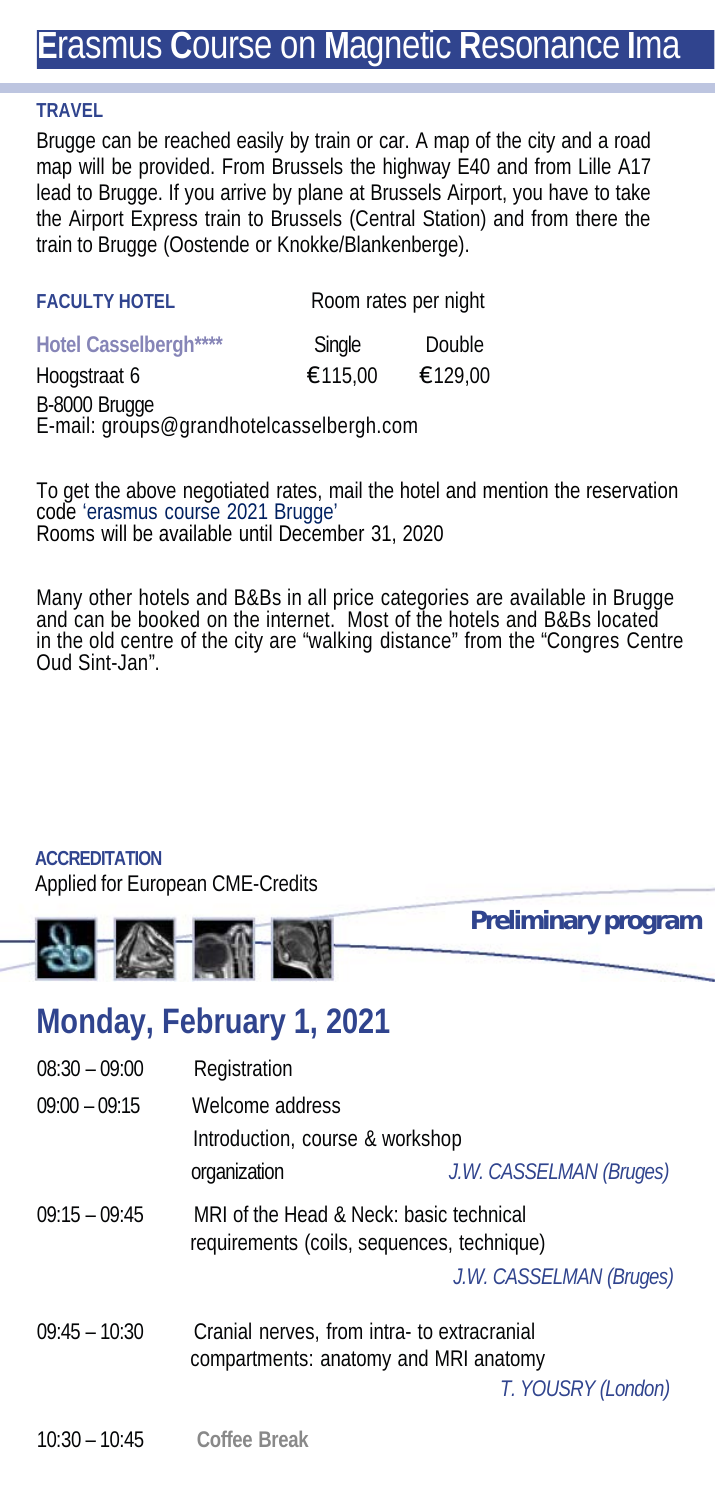| $10:45 - 11:30$ | Pathology of the cranial nerves, emphazising<br>the extracranial course           | J.W. CASSELMAN (Bruges) |
|-----------------|-----------------------------------------------------------------------------------|-------------------------|
| $11:30 - 12:15$ | MRI of the eye and orbit                                                          | T. FERREIRA (Leiden)    |
| $12:15 - 13:30$ | Lunch                                                                             |                         |
| $13:30 - 14:15$ | Skull base lesions                                                                | A. BORGES (Lisbon)      |
| $14:15 - 15:15$ | Workshop 1: Cranial nerves<br>Workshop 2: Eye and orbit<br>Workshop 3: Skull base |                         |
| $15:15 - 15:30$ | Coffee Break                                                                      |                         |
| $15:30 - 17:30$ | Workshop 1,2,3.                                                                   |                         |
| 20:00           | Reception at City Hall - Guided visit to the old city                             |                         |
|                 | Walking dinner                                                                    |                         |

# **Tuesday, February 2, 2021**

| $09:00 - 09:45$ | The nasopharynx and related deep spaces:<br>compartimental anatomy and MR anatomy                                        | <b>B. SCHUKNECHT (Zürich)</b> |
|-----------------|--------------------------------------------------------------------------------------------------------------------------|-------------------------------|
| $09:45 - 10:30$ | The nasopharynx and related deep spaces:<br>pathology                                                                    | J.W. CASSELMAN (Bruges)       |
| $10:30 - 10:45$ | Coffee Break                                                                                                             |                               |
| $10:45 - 11:30$ | The nose and paranasal sinuses: functional anatomy and<br>sectional radio-anatomy                                        | S. ROBINSON (Vienna)          |
| $11:30 - 12:15$ | The nose and paranasal sinuses: pathology                                                                                | T. BEALE (London)             |
| $12:15 - 13:30$ | Lunch                                                                                                                    |                               |
| $13:30 - 14:15$ | MRI of the salivary glands                                                                                               | M. DE WIN (Amsterdam)         |
| $14:15 - 15:15$ | Workshop 4: Nasopharynx and related deep spaces<br>Workshop 5: Nose and paranasal sinuses<br>Workshop 6: Salivary glands |                               |
| $15:15 - 15:30$ | Coffee Break                                                                                                             |                               |
| $15:30 - 17:30$ | Workshop 4,5,6                                                                                                           |                               |
| $17:30 - 18:15$ | MR biomarkers in H & N tumors J.W. CASSELMAN (Bruges)                                                                    |                               |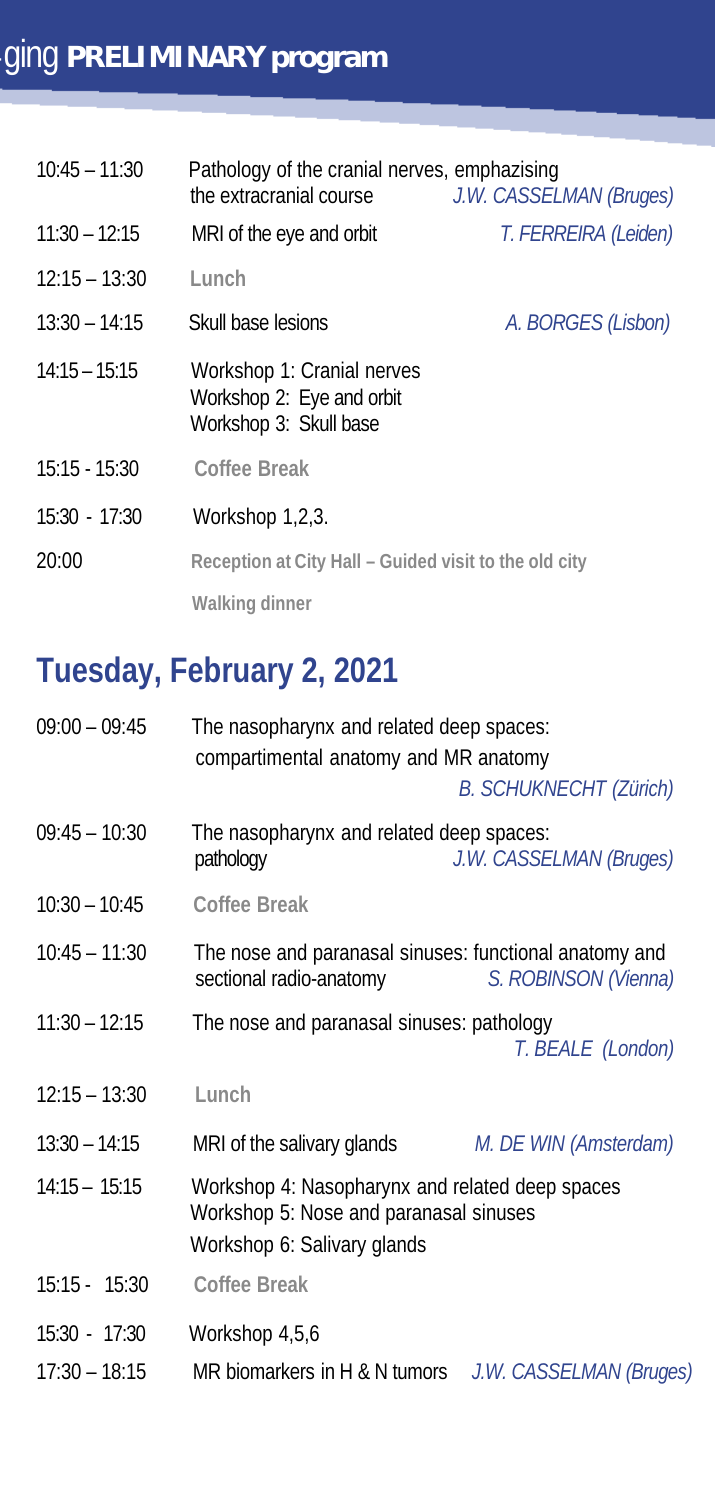## **E**rasmus **C**ourse on **M**agnetic **R**esonance **I**ma

## **Wednesday, February 3, 2021**

| $09:00 - 09:45$          | Oral cavity, sectional MR anatomy P. GOLOFIT (Szczecin)                                                     |                         |
|--------------------------|-------------------------------------------------------------------------------------------------------------|-------------------------|
| $09:45 - 10:30$          | Oral cavity and oropharynx                                                                                  | A. BORGES (Lisbon)      |
| $10:30 - 10:45$          | Coffee Break                                                                                                |                         |
| $10:45 - 11:30$          | The larynx and hypopharynx: anatomy and MR<br>sectional anatomy                                             | J.W. CASSELMAN (Bruges) |
| $11:30 - 12:15$          | Larynx and hypopharynx: pathology M. BECKER (Geneva)                                                        |                         |
| $12:15 - 13:30$          | Lunch                                                                                                       |                         |
| $13:30 - 14:15$          | MRI of the thoracic outlet                                                                                  | W. VAN ES (Nieuwegein)  |
| $14:15 - 15:15$          | Workshop 7: Oral cavity and oropharynx<br>Workshop 8: Larynx and hypopharynx<br>Workshop 9: Thoracic outlet |                         |
| $15:15 - 15:30$          | Coffee Break                                                                                                |                         |
| 15:30 - 17:30            | Workshop 7,8,9                                                                                              |                         |
| $17:30 - 18:30$<br>20:30 | Imaging of post-treatment changes and value of<br>PET/CT-MR in H & N tumors<br>Social dinner in Bruges:     | M. BECKER (Geneva)      |

## **Thursday, February 4, 2021**

09:00 – 09:45 MRI of the inner ear *J.W. CASSELMAN (Bruges)*  09:45 – 10:30 MRI of the petrous apex, external auditory<br>canal and facial nerve  $E. VE1L$ canal and facial nerve *F. VEILLON (Strasbourg)* 

**Location: St. Sebastian's Archers Guild**

- 10:30 10:45 **Coffee Break**
- 10:45 11:30 MRI of the middle ear *B. DE FOER (Antwerp)*
- 11:30 12:00 MRI or CT for H & N pathology, when? why? *S. QURESHI (Manchester)*